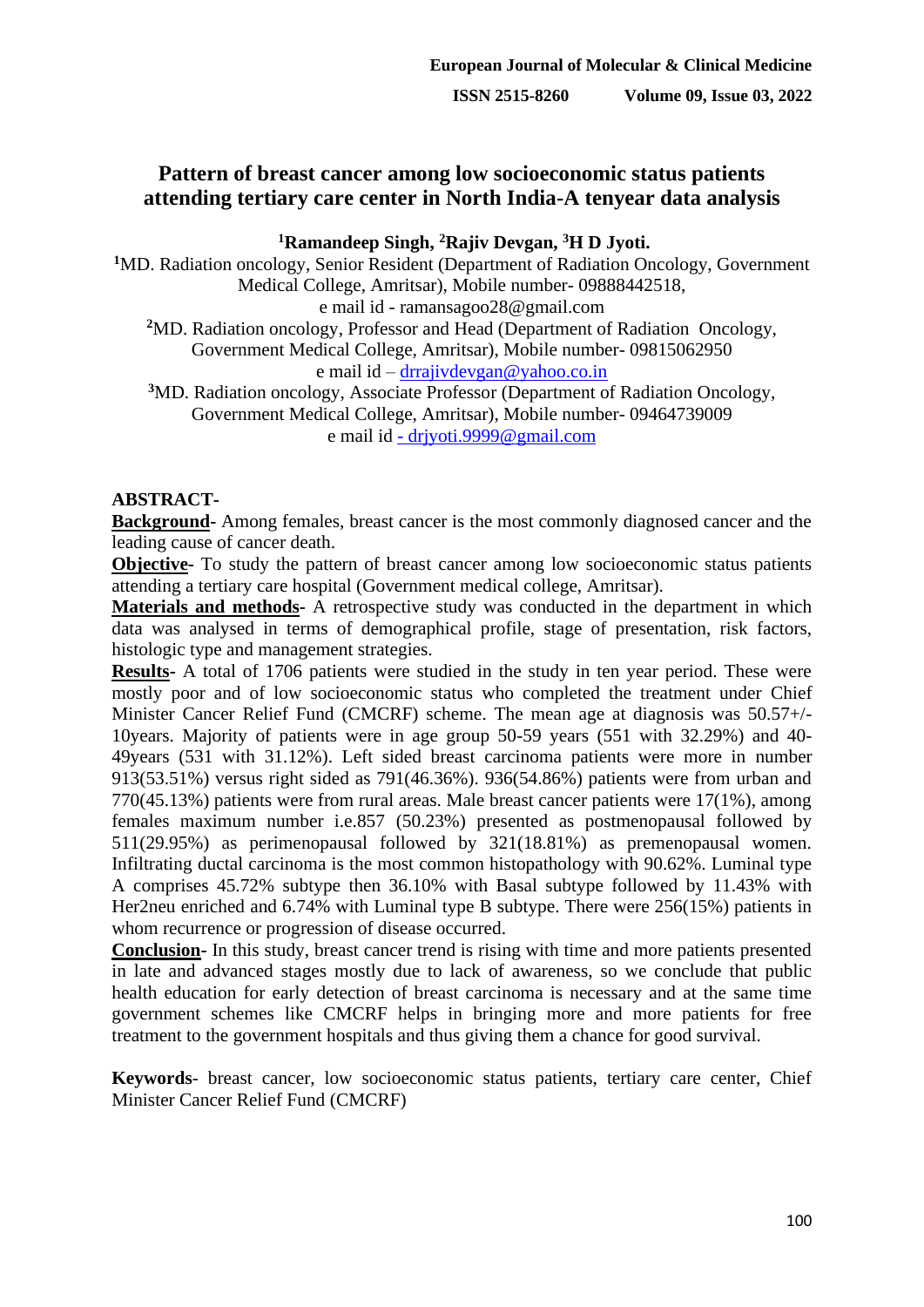## **INTRODUCTION-**

Breast cancer is a heterogeneous disorder with different pathological and histological characteristics [1].

For both sexes combined, lung cancer is the most commonly diagnosed cancer (11.6% of the total cases) and the leading cause of cancer death (18.4% of the total cancer deaths), closely followed by female breast cancer (11.6%) for mortality. Among females, breast cancer is the most commonly diagnosed cancer and the leading cause of cancer death, followed by colorectal and lung cancer for incidence.Worldwide, there were about 2.1 million newly diagnosed female breast cancer cases in 2018, accounting for almost 1 in 4 cancer cases among women [2]

Locally advanced breast cancer (LABC) constitutes more than 50 to 70% of the patients presenting for treatment.[3] The information on the epidemiology of breast cancer in India is very limited, except for a few reports with limited samples[4].

Breast carcinoma is a multifactorial disease. With the advent of population growth, changes in the lifestyle, and migration from rural to urban areas, there is an increase in the incidence in breast carcinoma in developing countries.[5] In addition to the nonmodifiable risk factors such as genetic mutation, age and family history of breast carcinoma, the other risk factors include reproductive risk factors such as early age at menarche and late age at menopause, nulliparity, older age at first full-term birth, number of children, and duration of breastfeeding.[6,7]

This retrospective study was carried out to know the pattern of breast cancer among low socioeconomic status patients in terms of demographical profile, stage of presentation, risk factors, histologic type and management strategies in a tertiary care centre Government medical college, Amritsar.

#### **MATERIALS AND METHODS-**

A retrospective study was conducted in Department of Radiation Oncology, Government Medical College, Amritsar. The patients were taken from 2010 to March 2020. The whole data was taken from registered patient files in our radiation oncology department. A total of 1706 breast cancer patients were enrolled over a period of these ten years. All the cases showing complete profile of the patient that is name, age, sex, address, socioeconomic status by modified kuppuswamy scale criteria, diagnosis as carcinoma breast and morphological site, stage of presentation, histologic type and treatment modilities have been included in this study. Most of the patients were treated under CMRF scheme which included the cost of investigations, chemotherapy, hormonal therapy and radiation therapy. A metastatic workup included a chest x-ray, ultrasonography of the abdomen and pelvis or computed tomography scan of the thorax/ abdomen/ pelvis in selected cases was done. Women with early breast cancer were offered breast conservation surgery(BCS) in the absence of known contraindications and for those who were not eligible for conservation underwent MRM(modified radical mastectomy). In locally advanced breast cancer(LABC) patient, after calculating Body surface area(BSA), neoadjuvant chemotherapy(NACT) was offered to downsize the tumor. Our standard approach for neoadjuvant therapy has been to use the sandwich approach. The neoadjuvant regimen comprised of anthracycline-based therapy (AC [doxorubicin and cyclophosphamide]/EC [epirubicin and cyclophosphamide]/FAC/FEC [5fluorouracil, doxorubicin or epirubicin, and cyclophosphamide]) for 4 cycles followed by surgery, followed by one of the taxane regimens in the adjuvant setting (3-weekly paclitaxel/docetaxel  $\times$  4 cycles). After chemotherapy, women were given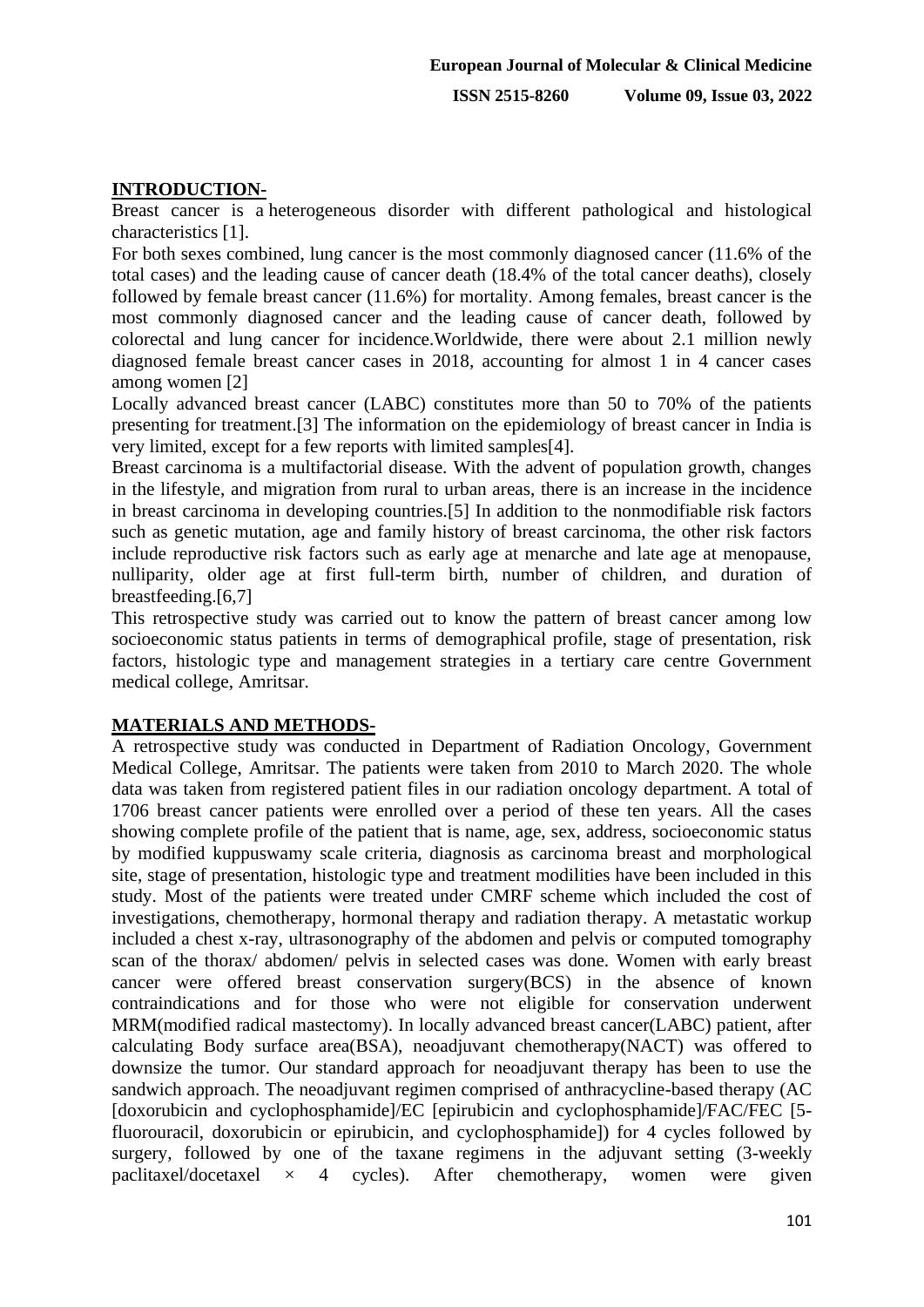4000cGY/15#/3weeks external beam radiation therapy(EBRT) to the chest wall, supraclvicular fossa, axilla and those with BCS, were given additional 1250cGy/5#/1 week boost to the tumor bed.

Premenopausal women with hormone receptor (HR)-positive disease received 5 years of adjuvant tamoxifen, while postmenopausal women were given 5 years of an aromatase inhibitor. Patients with Her2neu positive were given 12-15 cycles of 3-weekly Inj. Transtuzumab (8mg x wt in kgs-cycle1 $\rightarrow$ 6mg x wt. in kgs cycle 2 to 12 or 15).

Follow up was done 3 monthly for the first year, 6 monthly for  $2<sup>nd</sup>$  to  $5<sup>th</sup>$  year then yearly to see any recurrence or progression of disease.

### **RESULTS-**

A total of 1706 patients of histologically proven breast carcinoma have been reported to the radiation oncology department at government medical college, Amritsar in these 10 years. The yearly trend showed that there were 110(6.44%) patients reported in 2010, 124(7.26%) patients reported in 2011, 138(8.08%) in 2012, 154(9.02%) in 2013, 164(9.61%) in 2014, 176(10.31%) in 2015, 190(11.13%) in 2016, 206(12.07%) in 2017, 216(12.66%) in 2018, 228(13.36%) in 2019-March 2020.[Figure 1]

Of the total 1706 patients, 1689(99%) were female breast cancer and 17(1.0%) were male breast carcinoma. [Figure 2]

According to Modified kuppuswamy scale criteria for socioeconomic status, most of the patients that is 888(52.05%) were of upper lower class followed by 460(26.96)% with lower class followed by 273(16)% with lower middle class again followed by 51(2.98)% with upper middle and 34(1.99%) with upper class. The patients have mean BSA of 1.34, which depicts poor nutrition status of them.[Figure 3]

The age distribution is depicted in Figure 4. Majority of patients were in age group 50-59 years (551 that is 32.29%) and 40-49years (531 that is 31.12%). The mean age was 50.57+/- 10years The youngest patient was of 22 years and the oldest was of 95 years of age. Age group 60-69 years comprised of 319 patients with 18.69%, 30-39years group having 212 patients with 12.42%, 70-79 years group having 45 patients with 2.63%, 20-29 years group with 27 patients (1.58%), 80  $\&$  above years group with 21 patients (1.23%).

Patients diagnosed as left sided breast carcinoma were 913(53.51%) versus right sided as 791(46.36%). Two cases was of bilateral breast carcinoma (0.12%).[Figure 5]

The demographic profile revealed that 936(54.86%) patients were from urban and 770(45.13%) patients were from rural areas. [Figure 6]

Out of total 1706 female breast carcinoma patients {as 17(1.0%) were male breast cancer}, maximum number that is 857(50.23%) presented as postmenopausal followed by 511(29.95%) as perimenopausal again followed by 321(18.81%) as premenopausal women. [Figure 7]

Most of the patients that is 1678 in number (98.35%) presented with local or locoregional disease symptoms while 28 patients (1.64%) as metastatic disease in the form of brain and bone metastasis.

The clinical presentation with early breast carcinoma(Stage I,IIA,IIB,IIIA) patients were 722(42.32%), locally advanced breast carcinoma (IIIB, IIIC) were 956(56.03%) and metastatic breast cancer (IV) were 28(1.64%). [Figure 8]

The Immunohistochemistry(IHC) study showed maximum number of patients(780 in number with 45.72%) had Luminal type A subtype followed by 616 patients(36.10%) with Basal subtype which is again followed by 195 patients(11.43%) with Her2neu enriched subtype. 115 patients(6.74%) had Luminal type B subtype.[Figure 9]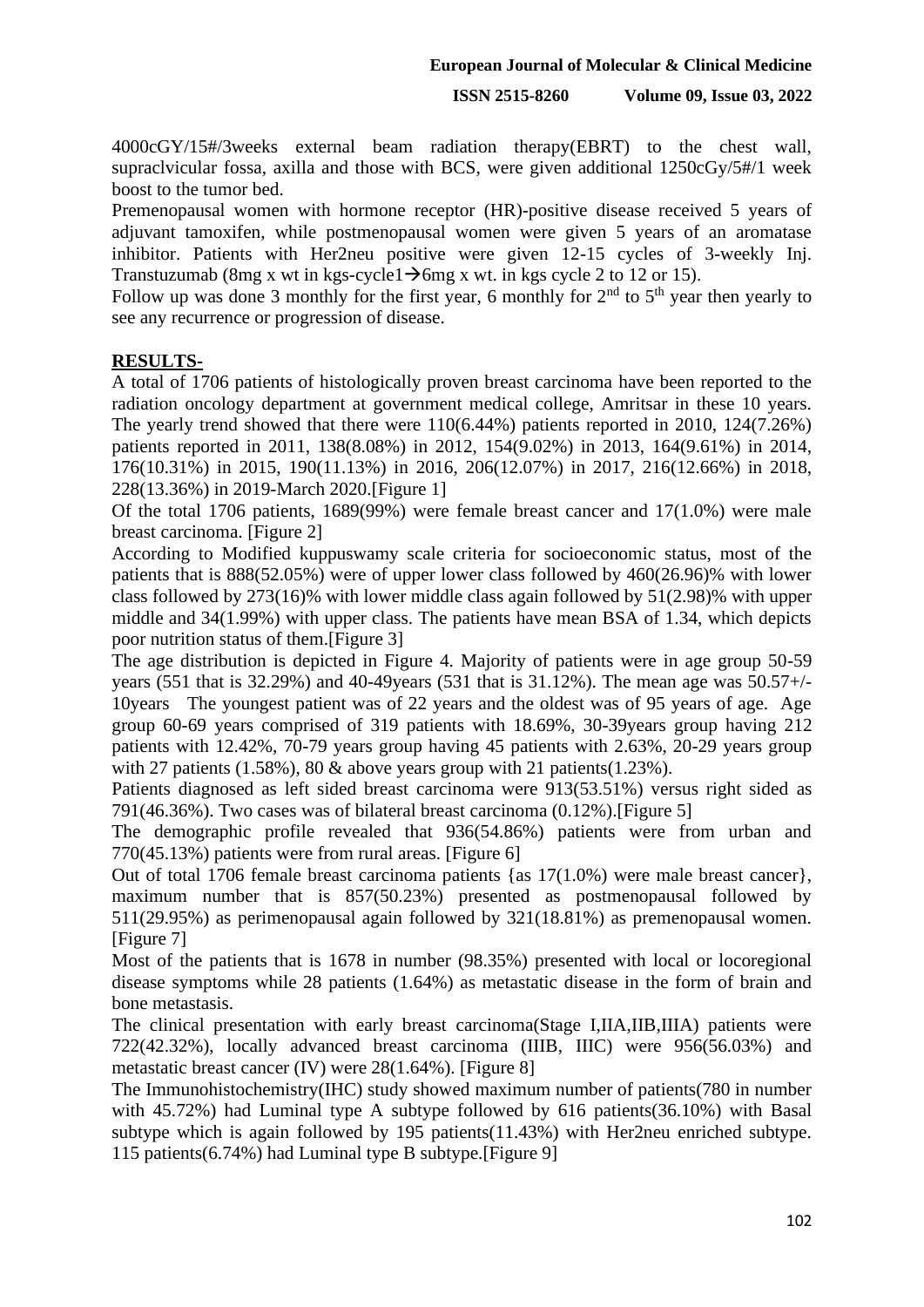#### **European Journal of Molecular & Clinical Medicine**

#### **ISSN 2515-8260 Volume 09, Issue 03, 2022**

Table 1 shows the histopathology of the patients in this study according to which maximum(1546) number of patients had Infiltrating ductal carcinoma with 90.62% followed by 41 cases(2.40%) of Lobular carcinoma and 41 cases(2.40%) of Medullary carcinoma. The other histopathology comprised of 23(1.34%) patients with mucinous variety, 11(0.64%) had ductal carcinoma in situ, another 11(0.64%) had adenocarcinoma, 11(0.64%) had phyllodes carcinoma, 6(0.35%) were having carcinoma in situ with mixed ductal and lobular variety, and 8(0.46%) of metaplastic, 4(0.23%) had anaplastic carcinoma, 2(0.12%) each of spindle cell lesion and neuroendocrine variety.

There were 256(15%) patients in whom recurrence or progression of disease occurred, out of which 30(11.71%) patients had local recurrence, 51(19.92%) patients had loco-regional recurrence and 175(68.35%) patients had progression of disease in the form of either brain, bone liver, lung metastasis.[Table 2]



**Figure 1- showing yearly trend of breast cancer patients in the department**

**Figure 2- Female versus male breast cancer patients**

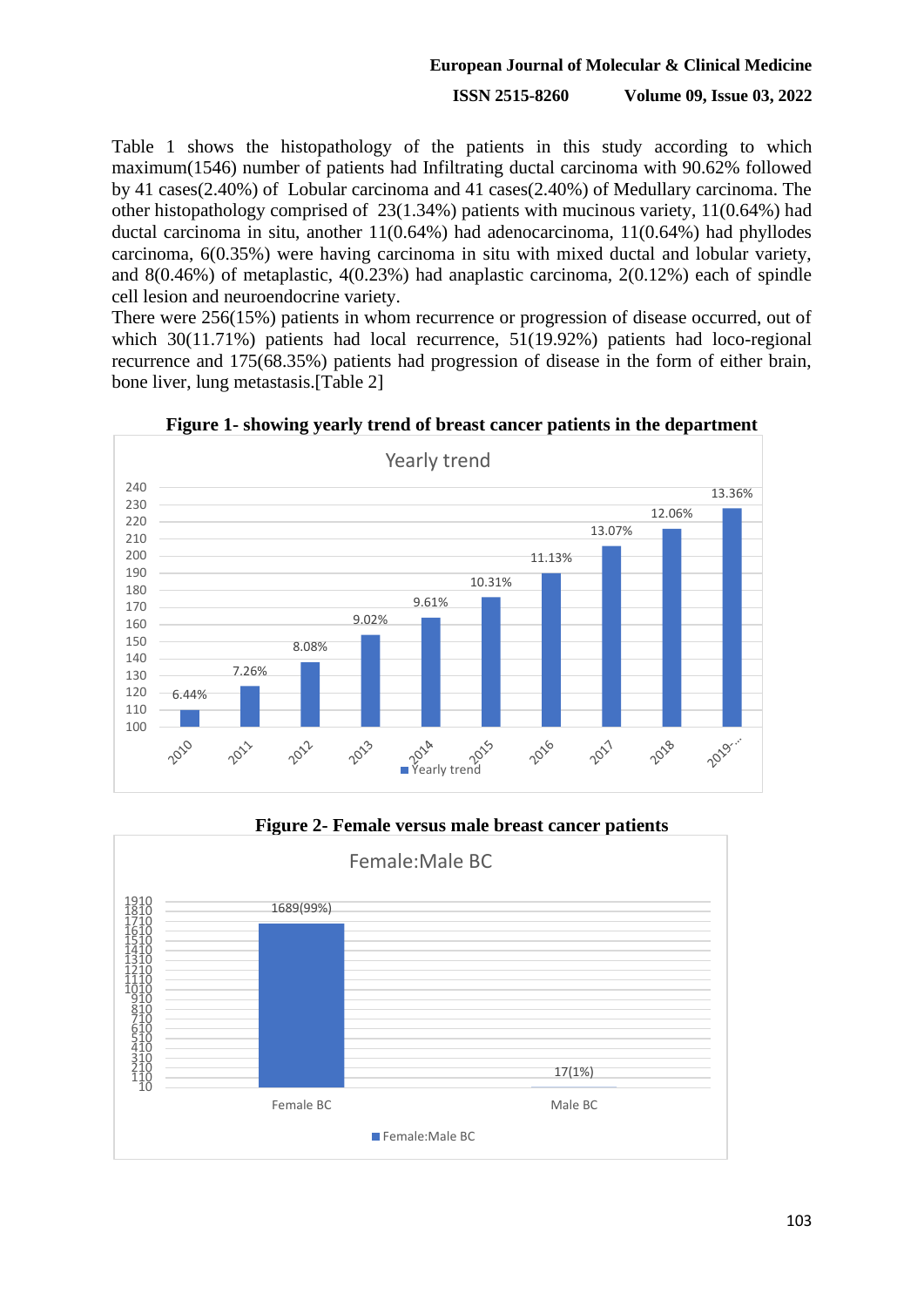#### **ISSN 2515-8260 Volume 09, Issue 03, 2022**



# **Figure 3-Patients according to modified kuppuswamy socioeconomic status criteria-**

**Figure 4- Age distribution of breast cancer patients-**

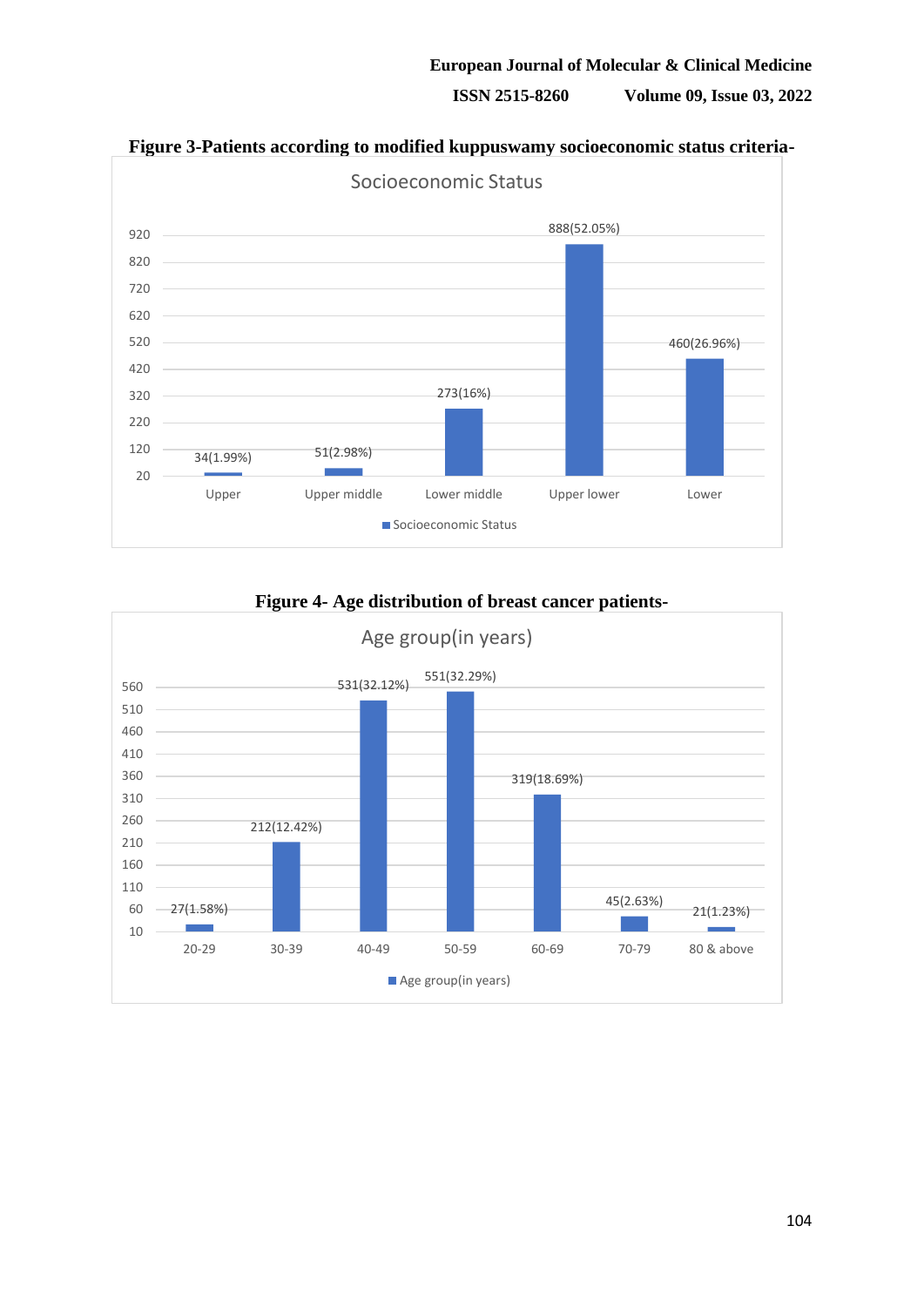

**Figure 5- Right versus Left breast carcinoma-**

# **Figure 6- Demographic profile of patients-**

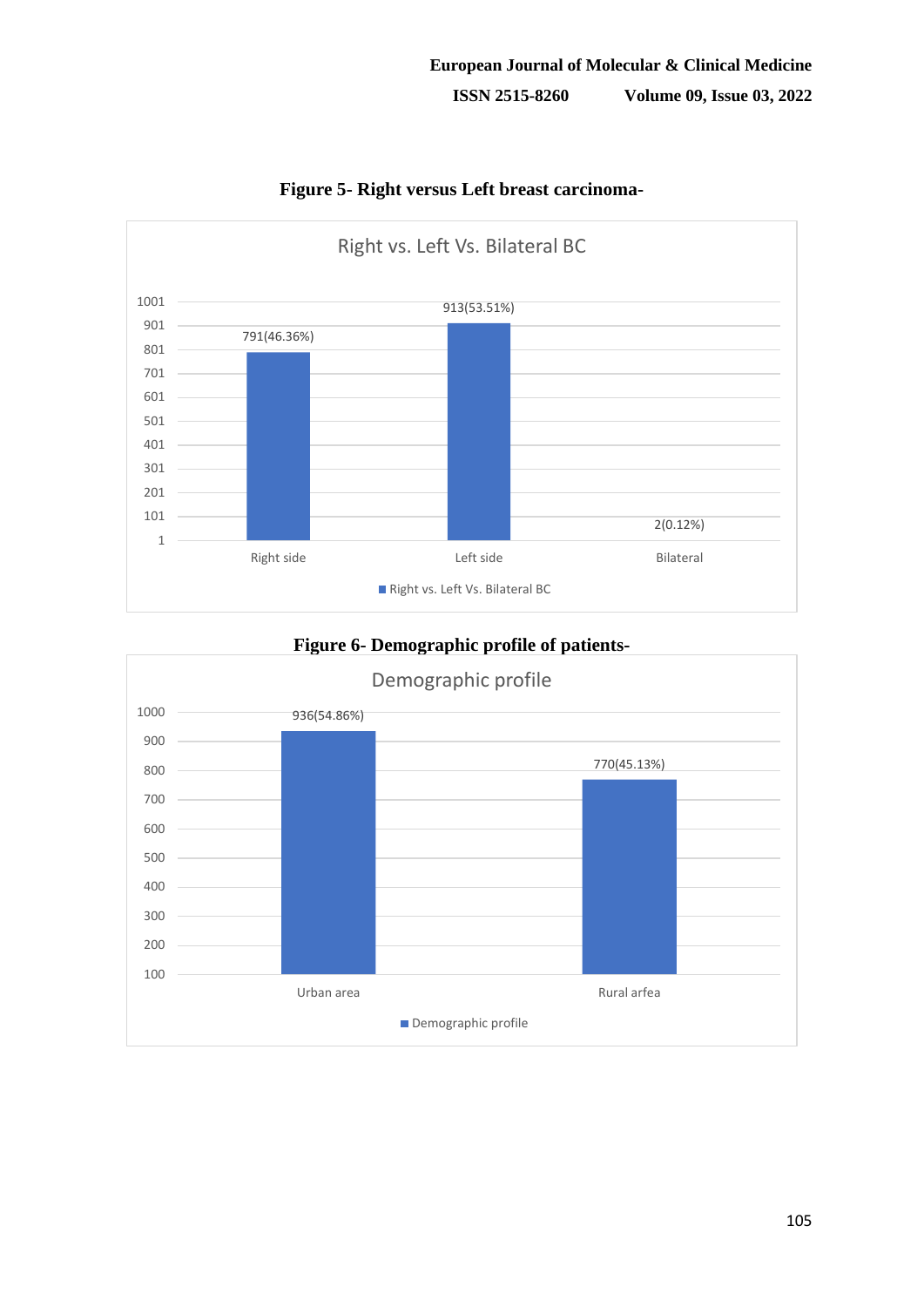

**Figure 7- Menopausal status of patients-**

**Figure 8- Distribution of Breast carcinoma as per stage-**

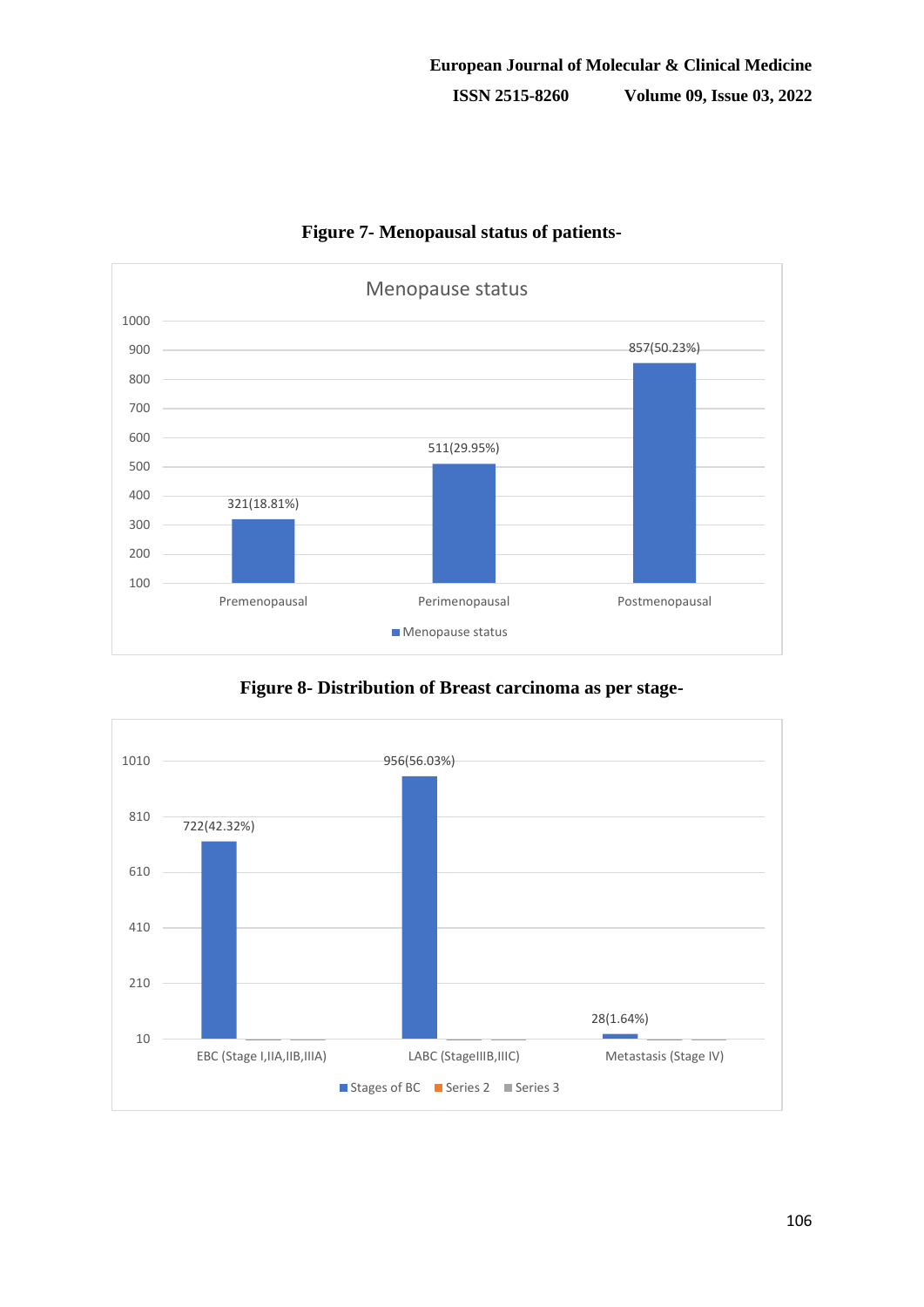

# **Figure 9- IHC of histopathology-**

**Table 1- Histopathology of breast carcinoma**

| <b>HPER</b>           | Infiltrating<br>ductal<br>carcinoma | Lobular<br>carcinoma | Medullary<br>carcinoma | Mucinous<br>variety | <b>DCIS</b> | Adeno-<br>carcinoma |
|-----------------------|-------------------------------------|----------------------|------------------------|---------------------|-------------|---------------------|
| No.<br>of<br>patients | 1546                                | 41                   | 41                     | 23                  |             | 11                  |
| Percen-<br>Tage       | 90.62%                              | 2.40%                | 2.40%                  | 1.34%               | 0.64%       | 0.64%               |

| <b>HPER</b> | Phyllodes | Ca<br>In    | Metaplastic | Anaplastic | Neuroendocrine | Spindle |
|-------------|-----------|-------------|-------------|------------|----------------|---------|
|             | carcinoma | situ with   | carcinoma   | carcinoma  | variety        | cell    |
|             |           | mixed       |             |            |                | lesion  |
|             |           | ductal $\&$ |             |            |                |         |
|             |           | lobular     |             |            |                |         |
| of<br>No.   | 11        | 6           | 8           |            |                |         |
| patients    |           |             |             |            |                |         |
| Percentage  | $0.64\%$  | 0.35%       | 0.46%       | 0.23%      | 0.12%          | 0.12%   |

# **Table 2- Recurrence and progression of breast carcinoma**

|                 |          |    | Local      | Loco-regional | Progression<br>to |
|-----------------|----------|----|------------|---------------|-------------------|
|                 |          |    | recurrence | recurrence    | metastasis        |
| No. of patients | 256(15%) | Ωt | 30         |               | 175               |
|                 | total)   |    |            |               |                   |
| Percentage      | 100%     |    | 11.71%     | 19.92%        | 68.35%            |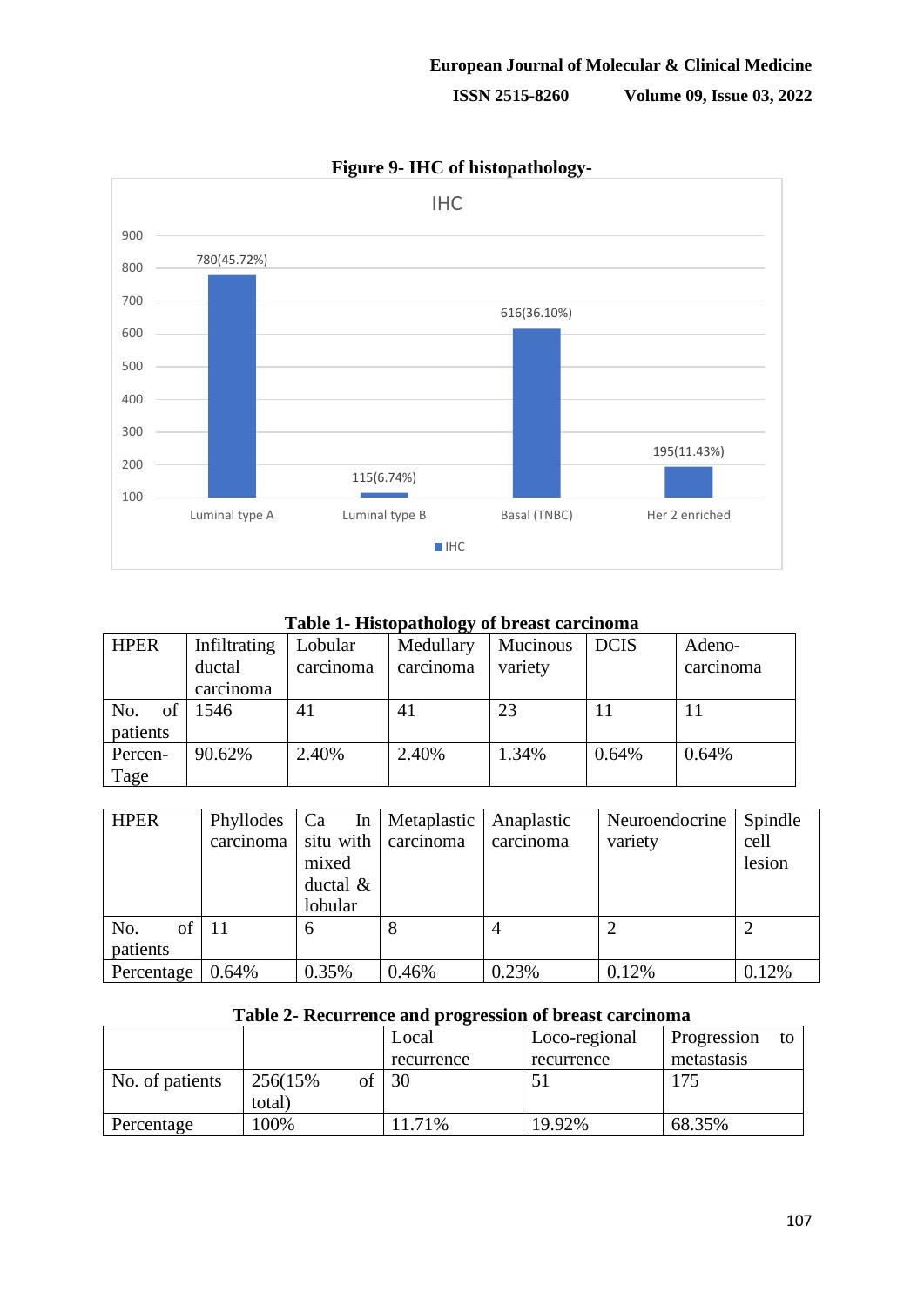### **DISCUSSION-**

The aim of this retrospective analysis is to study the epidemiology of low socioeconomic status breast cancer patients at a tertiary care hospital in North India. Reports from the western world show that female breast carcinoma is predominantly seen in the fifth and sixth decade.[8-10] In India, carcinoma breast incidence peaks among women at a younger age as compared to women from Western countries.[11] Research studies conducted earlier in india have observed age at diagnosis of breast cancer between 45 and 50 years.[12,14] We also found almost similar results in our study in which majority of patients are in age group 50-59 & 40-49years.

In the present study, the incidence of breast carcinoma is more on left side which is similar with the previous reports<sup>[15,16]</sup> which stated that left breast is bulkier as an explanation.

The demographic profile of our study revealed that 936(54.86%) patients were from urban areas which is showing similarity with the previous reports from India as well as United states depicting breast carcinoma as higher incidence in urban population compared to rural population[3,17]. In Sofi NY et al, the sociodemographic profile also contained majority(74%) of patients from urban background.<sup>[18]</sup>

The incidence of breast carcinoma in males was found to be 1.0%, similar to other reports published in the literature[17,19]. In Nair N et al 2018, the male breast carcinoma incidence was 0.95%.[13] The earlier published reports also showed that the risk of breast carcinoma increases with increasing age of menopause, possibly because the women are exposed to hormones for a longer duration.[20,21] In Nair N et al.[13], among early breast cancer group, 44.3% patients were pre+perimenopausal and 54.7% patients were postmenopausal, also in LABC(locally advanced breast cancer) group, 49.3% patients were pre+perimenopausal and 50.7% were postmenopausal. This finding is consistent with our study which shows that 18.81% as premenopausal +29.95% as perimenopausal =48.76% as pre+perimenopausal and 50.23% females as postmenopausal.

In Nair N et al<sup>[13]</sup>, 40.5% patients presented with early breast cancer which is in concordance with our study having 42.32% patients with early breast cancer presentation. In Sofi NY et al<sup>[18]</sup>, 3% of the total patients presented with metastatic disease which is also close to our study having 1.64% patients with metastatic disease. Previous research studies on stage of breast cancer have reported that more than 50% of newly diagnosed patients were presented with stage III or IV breast cancer.[3,22] In the present study, also more than 50% patients presented with stage III or IV.

Infiltrating ductal carcinoma(90.62%) has been found to be the most common histopathologic variety in our study. Similar results have also been shown by research done at some tertiary institutions in the country, South Asian countries and in the United states[23,24,25]

There is a lot of heterogeneity in rates for hormone receptor positivity in the country with rates from 38% to 70%, and for Her2neu, the range is from 16.7% to 36.7%. Hormone receptor negative status was a poor prognostic factor in both early and locally advanced breast cancer in the study cohort. The tumors with triple negative breast cancer (TNBC) were 36% in LABC group.[13] Almost similar results with 36.10% triple negative breast cancer tumors are here in the present study.

In Nair N et al 2018[26], 21.5% patients were metastatic (both de novo and recurrent). Similarly, in this study, 1.64% patients presented as de novo metastasis and 15% patients landed into recurrence or progression of disease.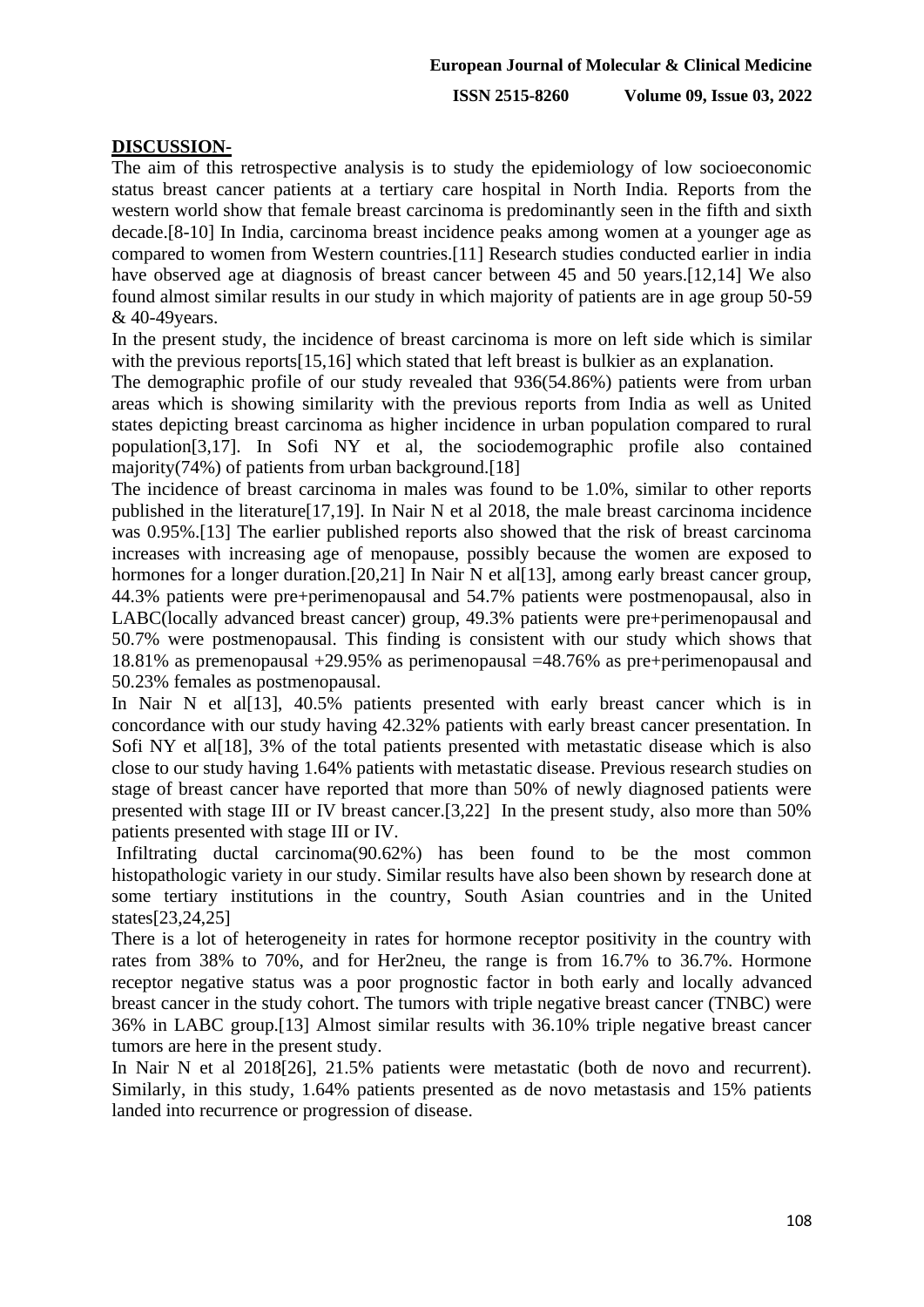# **CONCLUSION-**

The aim of this retrospective study is to see the trend of breast carcinoma with time and to study the various epidemiological factors. We see that breast cancer trend is rising among females. Furthur, more and more cases are presenting in late and advanced stages, which is mostly due to lack of awareness. So, there is a need for public health education specially in rural areas for early detection and treatment and also to develop the cost effective screening modalities like breast self examination for early detection. Government schemes like CMRF for cancer patients helps in bringing more and more patients for free treatment to the government hospitals. MRM is the gold standard for the management of breast carcinoma. In view of the rising incidence of breast carcinoma and the prevailing controversies in its management, it is recommended that they should preferably be well managed by the tertiary hospitals.

### **REFERENCES-**

- 1. Payandeh M, Sadeghi M, Sadeghi E, Madani SH. Expression of p53 breast cancer in kurdish women in the west of Iran: a reverse correlation with lymph node metastasis. Asian Pac J Cancer Prev 2016; 17: 1261-1264.
- 2. Bray F, Ferley J, Soeriomataram I, Siegel LR, Torre AL, Jenal A. Global cancer statistics 2018: GLOBOCAN. Estimates of incidence and mortality worldwide for 36 cancers in 185 countries. CA: Cancer J Clin 2018;0:8,19-29.
- 3. Chopra R. The Indian Scene. Journal of Clinical Oncology 2001;19:S106-11.
- 4. Available from: [www.icmr.nic.in/annual/icpo/2003-04/r3.pdf.](http://www.icmr.nic.in/annual/icpo/2003-04/r3.pdf)
- 5. Mathew A. Cancer Registration with Emphasis on Indian Scenario in Basic Information for Cancer Registry Documentation. Trivandrum: Regional Cancer Centre; 2003. p. 11-7.
- 6. Rose DP, Vona-Davis L. Interaction between menopausal status and obesity in affecting breast cancer risk. Maturitas2010;66:33-8.
- 7. Hemminki K, Försti A, Sundquist J, Mousavi SM. Preventable breast cancer is postmenopausal. Breast Cancer Res Treat 2011;125:163-7.
- 8. Hospital Episode Statistics Vol. 2 1991/92. Department of Health. London: HMSO, 1995.
- 9. Anderson WF, Chatterjee N, Ershler WB, Brawley OW. Estrogen receptor breast cancer phenotypes in the Surveillance, Epidemiology, and End Results database. Breast Cancer Res Treat 2002;76:27-36.
- 10. El-Tamer MB, Wait RB. Age at presentation of African-American and Caucasian breast cancer patients. J Am Coll Surg1999;188:237-40.
- 11. Agarwal G, Pradeep PV, Aggarwal V, Yip CH, Cheung PS. Spectrum of breast cancer in Asian women. World J Surg2007;31:1031-40.
- 12. Saxena S, Rekhi B, Bansal A, Bagga A, Chintamani, Murthy NS, et al. Clinico-morphological patterns of breast cancer including family history in a New Delhi hospital, India – A cross-sectional study. World J Surg Oncol 2005;3:67.
- 13. Nair N, Shet T, Parmar V, Hawaldar R, Gupta S, Budrukkar A, et al. Breast cancer in India – An audit, with outcome analysis. Indian J Cancer 2018;55:16-22.
- 14. Pakseresht S, Ingle GK, Bahadur AK, Ramteke VK, Singh MM, Garg S, et al. Risk factors with breast cancer among women in Delhi. Indian J Cancer 2009;46:132-8.
- 15. Seymour I. Schwartz. Breast In. Principles of Surgery. 7th Edition. McGraw-Hill.1999. p. 564.